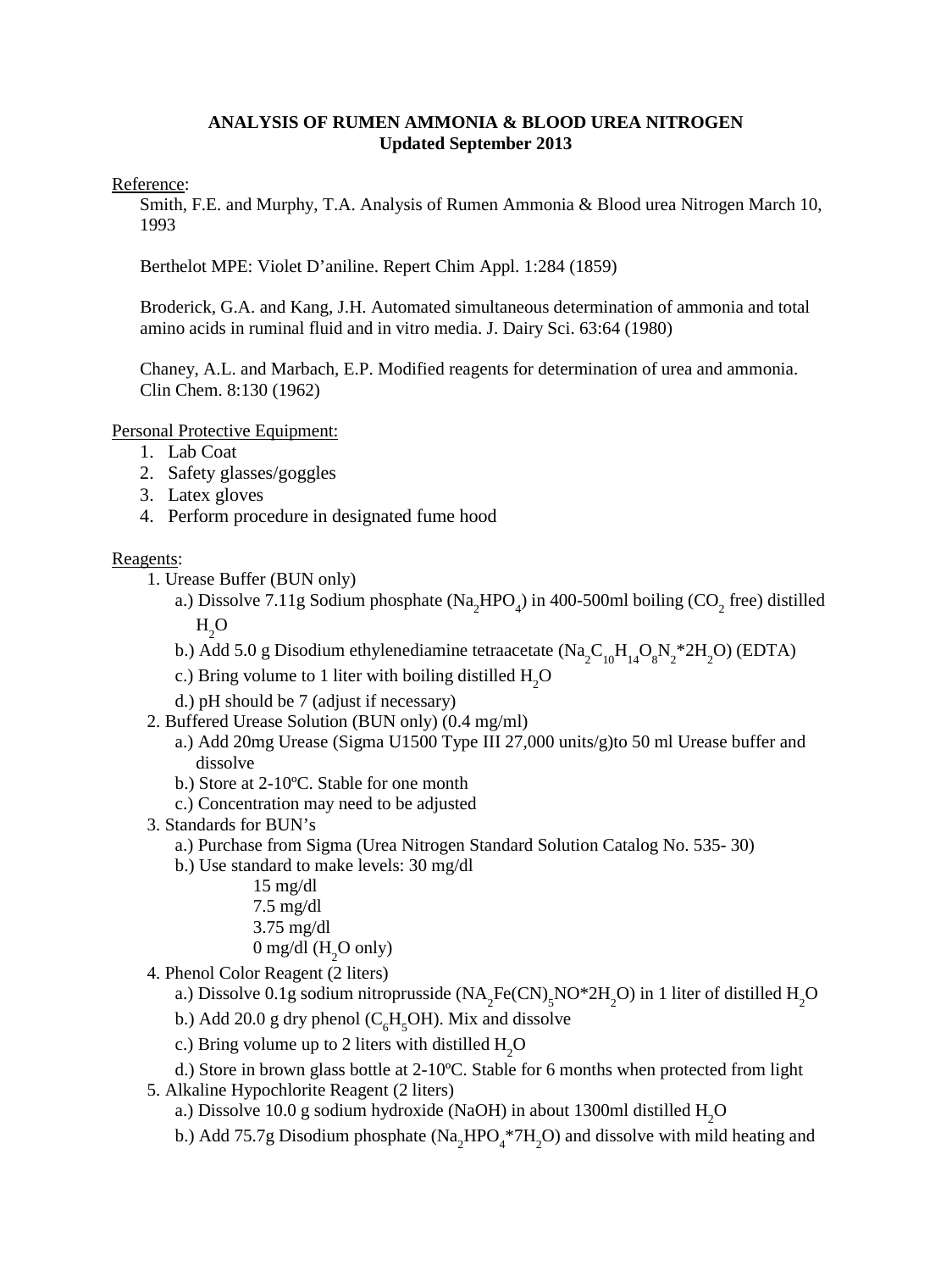mixing

- c.) After cooling, add 100 ml of commercial bleach ("Clorox" 5.25% sodium hypochlorite). MAKE SURE BLEACH IS FRESH! Mix
- d.) Bring volume up to 2 liters with distilled  $H_2O$ .
- e.) Filter through Whatman #1 filter paper and store in polyethylene bottle at 2-10ºC protected from light. Stable for 6 months.
- 6. Ammonia Standard Solution

N=14.01

- a.) Stock solution is 32 mg/dl
- b.) To make with ammonium chloride  $(NH_4Cl)$ :

| $N = 14.01$  |                  |  |                       |
|--------------|------------------|--|-----------------------|
| $H = 1.01$   |                  |  | NH3 $17.04 = 31.86\%$ |
| $Cl = 35.45$ | $NH_{4}Cl$ 53.49 |  |                       |

53.48 (Formula weight)

0.3186X=0.032g

 $\rm X\!\!=\!\!0.10045g~\rm NH_{_4}Cl$ 

So to make 1 liter use  $1.0045g \mathrm{NH}_{4}Cl$ 

- c.) Dissolve  $1.0045$ g NH<sub>4</sub>Cl in 800ml distilled H<sub>2</sub>O
- d.) Drop pH down to 2 with dilute (2N) HCl
- e.) Bring volume up to 1 liter with distilled  $H_2O$
- f.) Use Stock Solution to make levels: 32mg/dl
- 16mg/dl 8mg/dl 4mg/dl 2mg/dl 1mg/dl  $0$ mg/dl (H<sub>2</sub>O only)

#### Principle:

Ammonia reacts with alkaline hypochlorite and phenol in the presence of a catalyst (sodium nitroprusside) to form indophenol (blue) (Berthelot reaction). The concentration of ammonia is directly proportional to the absorbance of indophenol which is measured spectrophotometricaly.

#### Sample Collection:

- 1. Rumen Fluid
	- a.) Strain rumen fluid through 2 layers of cheesecloth (Grade 50 or finer).
	- b.) Add 2ml of fresh 25% metaphosphoric acid to 8ml of strained rumen fluid. Cap and invert to mix.
	- c.) Store samples in freezer (-20ºC) if not analyzing right away.
	- d.) Prior to Analysis, centrifuge samples at 11-12,000 x g for 20 minutes. Use supernatant for analysis.
- 2. Blood
	- a.) Centrifuge whole blood to collect serum or plasma
	- b.) Store in freezer until analysis

#### Procedure:

#### **For BUN start here**

1. Vortex serum (or plasma)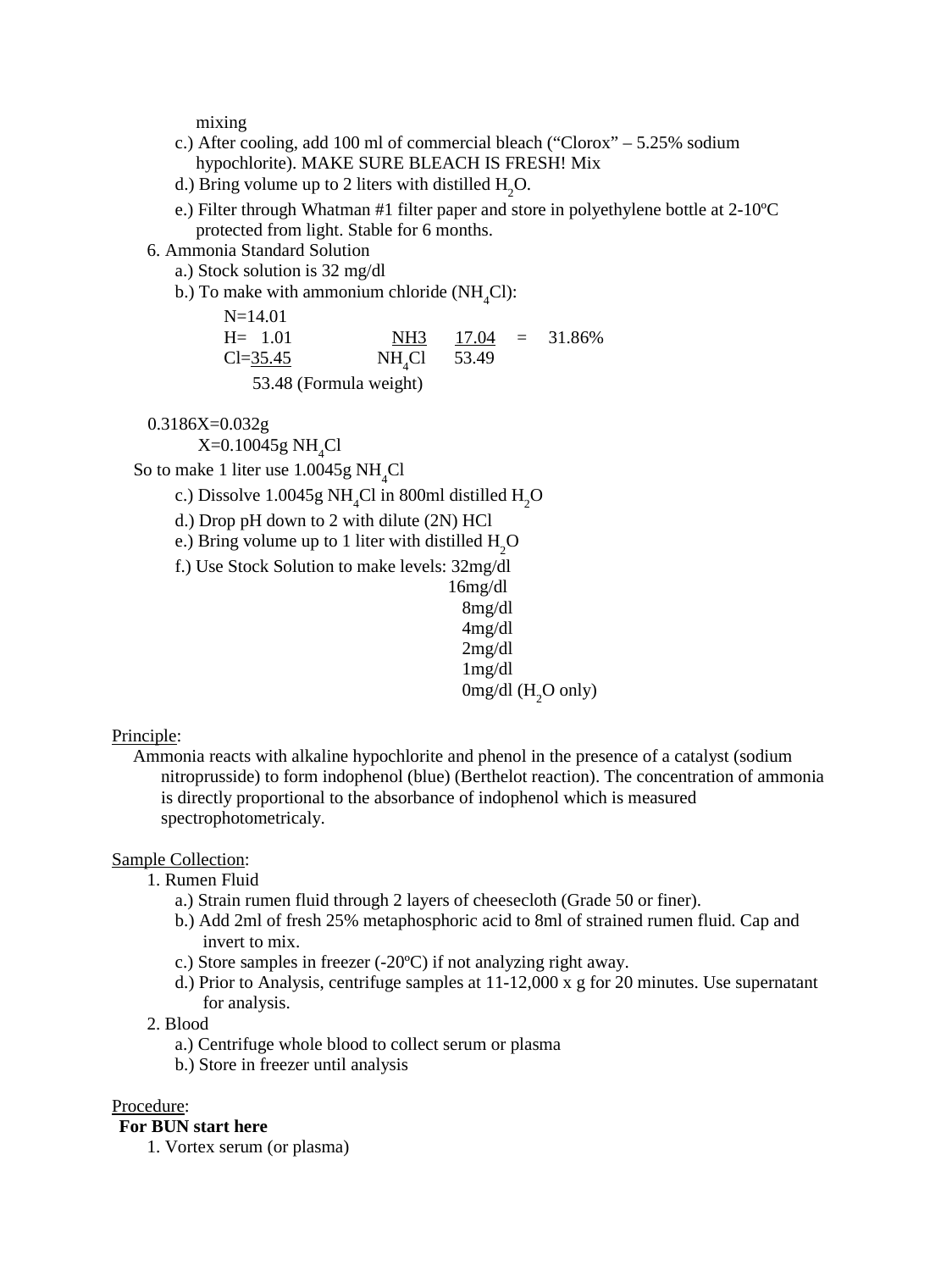- 2. Using "Digiflex" automatic pipette, dispense 20  $\mu$ l sample or standard plus 20  $\mu$ l H<sub>2</sub>O into pre-labeled test tubes. Run in duplicate
- 3. Add 500µl of Urease solution to each tube. Use a repeating pipette (Eppendorf)
- 4. Incubate in a 37ºC water bath for 10 minutes. Skip to step #7

# **For Rumen Ammonia start here**

- 5. Vortex rumen fluid
- 6. Using "Digiflex" automatic pipette, dispense  $40\mu$ l rumen fluid or standard plus  $40\mu$ l  $H_2O$  into pre-labeled test tubes. Run in duplicate.
- 7. Pipette 2.5ml phenol reagent into each tube.
- 8. Pipette 2.0ml alkaline hypochlorite reagent into each tube. Vortex.
- 9. Incubate in a 37ºC water bath for 10 minutes.
- 10. Pipette 300µl from each tube into wells of a microtiter plate
- 11. Read absorbance on plate ready at 550 nanometers. (Any wavelength between 500 and 660nm can be used). If color is too intense, a lower wavelength can be used or samples can be diluted 1:1 with  $H_2O$  and read again.
- 12. Calculate standard curve using linear regression.
	- $x = absorbance$   $y = concentration$
	- a. Substitute sample absorbances (x) into equation. For rumen ammonia samples, multiply result by 1.25 to correct for the dilution with metaphosphoric acid.
	- b. Normal rumen ammonia levels expected to be in the range of 1-25 mg/dl. Normal ruminant BUN's expected to be in the range of 8-25mg/dl

Validation (for BUN)

| <b>Standard</b>                 | <b>Absorbance</b> |                           |
|---------------------------------|-------------------|---------------------------|
| $0 \frac{\text{mg}}{\text{dl}}$ | 0.048             | $Y = mx + b$              |
| 3.75                            | 0.14              |                           |
| 7.5                             | 0.23              | $b = -2.26$<br>$m = 42.7$ |
| 15                              | 0.415             | $r = .9997$               |
| 30                              | 0.75              |                           |

| <b>Standard</b>   | <b>Absorbance</b> |              |
|-------------------|-------------------|--------------|
| $0$ mg/dl + Serum | 0.265             | $y = mx + b$ |
| $3.75$ +Serum     | 0.37              | $b = -13.2$  |
| 75<br>$+$ Serum   | 0.46              | $m = 46.3$   |
| 15<br>$+$ Serum   | 0.625             | $r = 0.998$  |
| 30<br>$+$ Serum   | 0.92              |              |